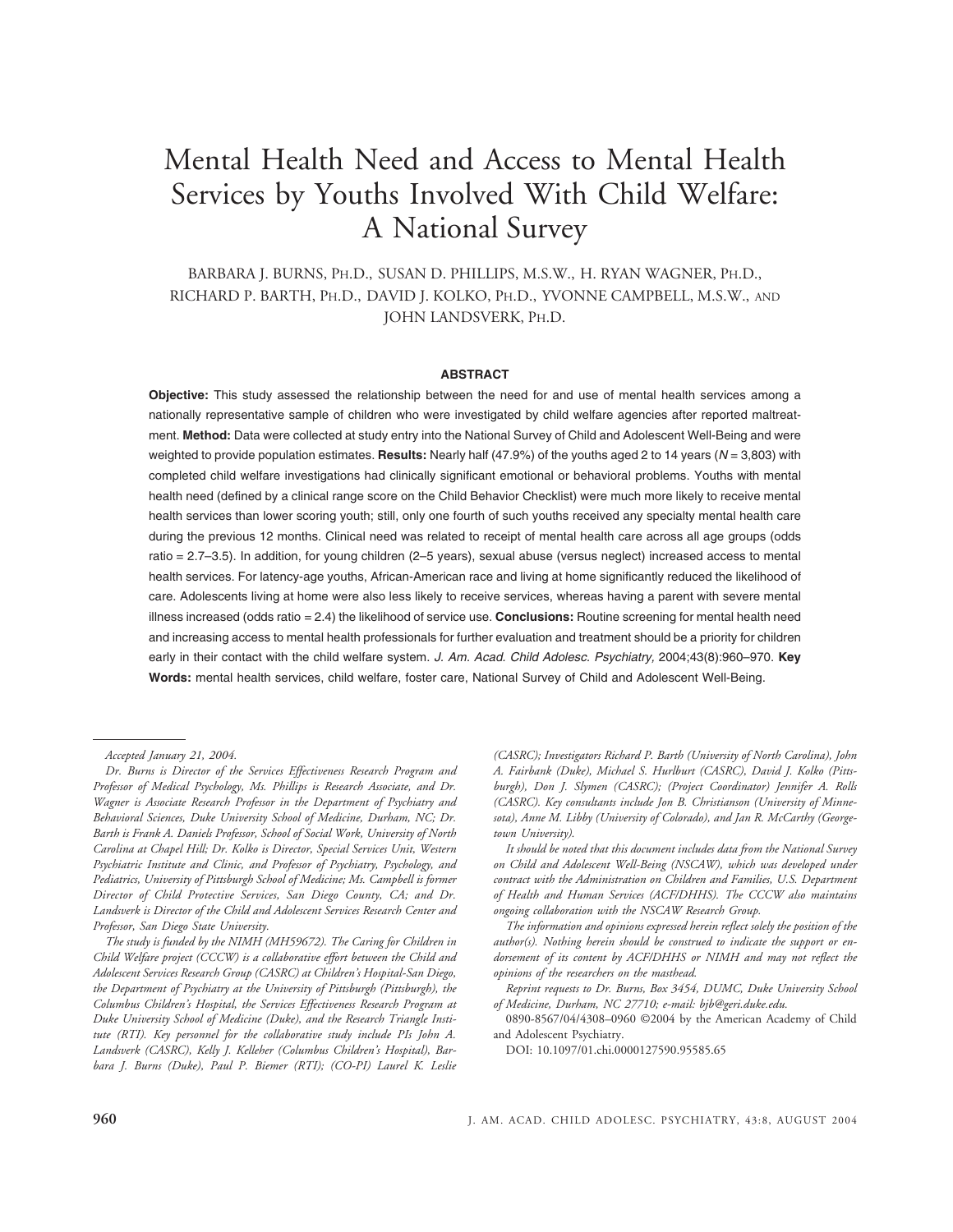The lives of youths in families who are the subjects of reports of maltreatment investigated by child welfare are characterized by problems such as abuse, neglect, poverty, domestic violence, and parental substance abuse—problems that are recognized risk factors for the development of emotional and behavioral problems (Attala et al., 1995; Brooks-Gunn and Duncan, 1997; Cicchetti and Lynch, 1993; Conger et al., 1997; Davis, 1988; Ireland and Widom, 1994; Sternberg et al., 1993). Among the multiple apparent consequences, childhood abuse and household dysfunction also are closely linked to the leading causes of death in adulthood, including ischemic heart disease, cancer, chronic lung disease, skeletal fractures, and liver disease (Felitti et al., 1998). Previous studies suggest that as many as 80% of youths involved with child welfare agencies have emotional or behavioral disorders, developmental delays, or other indications of needing mental health intervention (see Farmer et al., 2001; Landsverk et al., 2002; Taussig, 2002). In contrast, diagnosed mental disorders occur among about one fifth of youths in the general population (Costello et al., 1996; U.S. DHHS, 1999).

Research on the need for and use of mental health services by children served by child welfare agencies has focused primarily on youths placed in nonrelative foster care; less is known about the great majority of youths whom child welfare encounters who remain in their homes or live with relatives. One study (Blumberg et al., 1996) reported that the bias against mental health service use was greatest for youths who remained with their families. Preliminary evidence, however, suggests that youths who have contact with child welfare agencies but remain in their homes experience lifetime rates of serious emotional disturbance similar to youths who have been in foster care (Farmer et al., 2001; Kolko et al., 1999). Other evidence also indicates that, like their counterparts in nonrelative foster care, youths placed with relatives experience emotional and behavioral problems at a higher rate (30%–50%) than youths in the general population (Landsverk et al., 2002; McIntyre and Keesler, 1986; Moffatt et al., 1985; Pilowsky, 1995).

Given the substantial need for mental health treatment suggested by studies of youths served by the child welfare system, it is likely that these young people will use publicly funded mental health services at a high rate. Access to Medicaid-reimbursed services may

be facilitated by entry into foster care. A study in California, for example, found that only one in six children who received such services while in foster care had previously used mental health services (Blumberg et al., 1996). Others have found that youths in foster care use Medicaid-reimbursed mental health services at a rate 8 to 15 times greater than other eligible youths (dosReis et al., 2001; Halfon et al., 1995; Harman et al., 2000). Lifetime (i.e., childhood through adolescence) use of mental health services, publicly funded or not, is higher among youths who have had contact with child welfare than among impoverished youths with similar levels of mental health services need (Farmer et al., 2001). Rates of child mental health service use for youths in the child welfare system span a wide range of estimates, from a low of 19% (Kolko et al., 2003) to much higher rates: 38% (Greenwalt et al., 1998), 65% (Oates et al., 1994), and 94% (Horowitz et al., 1997).

Based on studies of child welfare samples using a standardized measure of clinical need, particularly the Child Behavior Checklist (CBCL), youths with the most severe problems appear to be the most likely to receive treatment (Garland et al., 1996). In addition to clinical severity, use of mental health services also appears to be influenced by child welfare placement type, race/ethnicity, and type of maltreatment. Youths in nonrelative foster care may be more likely to receive mental health services (Leslie et al., 2000) than youths placed with relatives. The likelihood of receipt of any mental health services is lower for African-American and Hispanic youths in some studies (Garland and Besinger, 1997; Garland et al., 2003; Kolko et al., 1999) and higher in one (Zima et al., 2000). However, once African-American youths in foster care get into the mental health service system, they receive about the same number of visits as white youths in foster care (Leslie et al., 2000). Youths placed in foster care due to neglect or caregiver absence may be less likely than other maltreated youths to receive mental health services (Garland et al., 1996; Leslie et al., 2000). Conversely, sexually abused youths are more likely to receive services, irrespective of their level of mental health need (Garland et al., 1996; U.S. DHHS, 2001). In contrast, a recent large study of children with reported sexual abuse  $(N = 759)$  referred to comprehensive community mental health services reported significantly higher odds for most clinical problems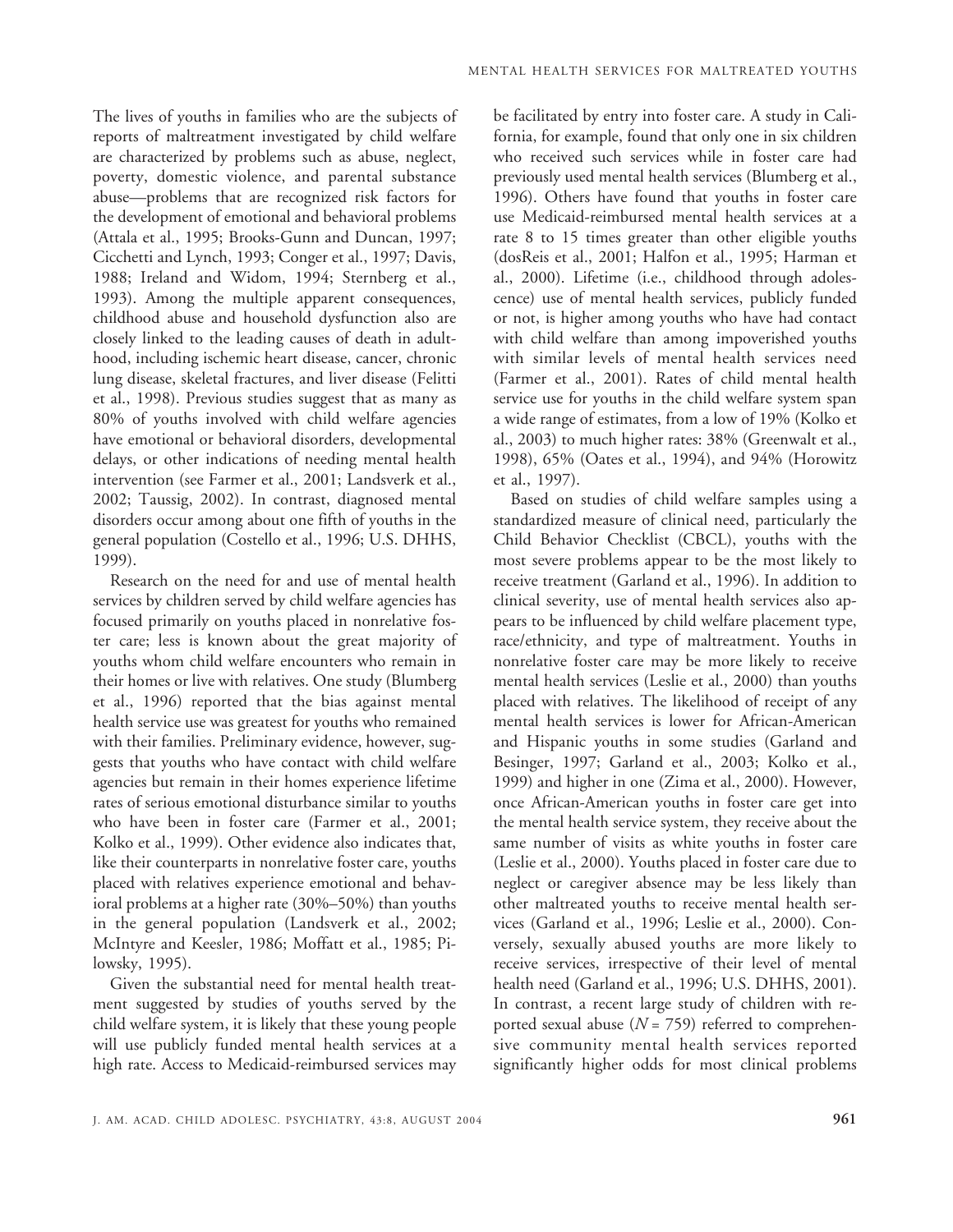than youths without sexual abuse histories (Walrath et al., 2003). Sexually abused youths may also be more likely than physically abused youths to receive direct treatment (i.e., therapy for the children), whereas services for physically abused youths are more likely to target parents (Kolko et al., 1999).

The aim of the current study was to identify factors related to the need for and use of mental health services among youths early in an episode with the child welfare system. Data are from the National Survey of Child and Adolescent Well-Being (NSCAW), a nationally representative sample of youths who were subjects of reports of maltreatment investigated by child welfare agencies (NSCAW Research Group, 2002). Because of the national scope and the inclusion of a large representative sample (including the majority of youths who remained in their homes), this study provides a broader perspective on the clinical need and service use patterns of children entering the child welfare system than has previously been available and avoids most of the methodological issues in such previous research (see Rosenfeld et al., 1997). More specifically, this article addresses (1) the clinical need and related characteristics, (2) the correlates of mental health service utilization, and (3) the rates and types of mental health service use.

## **METHOD**

NSCAW consists of two cohorts of children randomly selected (between October 1999 and December 2000) to take part in this survey, along with their associated caregivers and child welfare workers. The main cohort examined in this report consists of 5,504 youths sampled from investigations and/or assessments completed during the sampling period. Initial interviews were conducted within about 6 months of completed investigations; thus, the 1-year time frame for reporting mental health service use includes some months before and some after completion of the agency investigation. The sample used for the current analysis was constrained to children aged 2 through 14 years (*N* = 3,803) to correspond to age-related measures of mental health need.

## Survey Design

The NSCAW sample design involves a stratified two-stage sample with the primary sampling units being county child welfare agencies. The secondary sampling units were selected from lists of closed investigations or assessments from the sampled agencies. The sample was subdivided into nine strata—one each for eight key states and a ninth stratum for 28 other states. The nine strata combined to produce national estimates. Sampling within primary sampling units was stratified by age (infants versus all others), sexual abuse (versus all other types of maltreatment), and receipt of child welfare services (NSCAW Research Group, 2002).

*Analysis Weights.* Analysis weights were constructed in stages corresponding to the stages of the sample design. Selection of a youth was the product of two probabilities: selection of the primary sampling unit and selection of a youth, given the youth's county of residence. Weights were further adjusted to account for small deviations from the original plan, which occurred during sampling, and for nonresponse. Additional information about the NSCAW sample design and weight derivation is published elsewhere (Dowd et al., 2001; NSCAW Research Group, 2002).

#### Measures

*Need for Mental Health Services.* In the absence of a research measure of psychiatric diagnosis, the Child Behavior Checklist (CBCL) and its companion instruments, the Youth Self-Report and the Teacher's Report Form, were used to estimate emotional and behavioral problems for youths and need for mental health treatment (Achenbach, 1991). For youths aged 2 to 5 years, CBCL scores are based on the report of the youth's caregiver, for youths aged 6 to 10 years, caregiver or teacher, and for youths aged 11 years and older, the combination of caregiver, teacher, and the Youth Self-Report. The reliability and validity of these measures are well established (Achenbach, 1991) and have been used previously in research on child welfare populations (e.g., Armsden et al., 2000; Kolko et al., 2003; Simms, 1989). Youths were considered to be in need of mental health services if they scored in the clinical range (64 or above) on the internalizing, externalizing, or total problem scale of the CBCL. Because reports may vary by informant (Yeh and Weisz, 2001), meeting clinical range criteria by any of the above informants was used to increase sensitivity to need. In contrast, the more conservative clinical range cut point was used rather than the borderline range, making it likely that some youths with clinically relevant problems who scored below this cut point were not identified. The CBCL provides a reasonable proxy for clinical need for any diagnosis with a sensitivity of 0.60 and specificity of 0.73 against the Diagnostic Interview for Children, although the correspondence between the CBCL and specific research diagnoses is not strong (Jensen et al., 1993).

*Mental Health Service Use.* Data on the use of mental health services in the 12 months preceding the survey interview are based on an adapted version of the Child and Adolescent Services Assessment (Ascher et al., 1996; Burns et al., 1994; Farmer et al., 1994). This instrument gathers information from caregivers and youths about an array of child-focused services for emotional or behavioral problems including outpatient and residential care. Outpatient services included (1) clinic-based specialty mental health services (e.g., community mental health centers); private practice professionals including psychiatrists, psychologists, social workers, and psychiatric nurses and drug or alcohol clinics; (2) in-home mental health services (e.g., family preservation); and (3) therapeutic nursery/day treatment. Residential services included (1) hospitalization in a psychiatric hospital or psychiatric unit of a general hospital, (2) hospitalization in a medical inpatient unit for emotional or behavioral problems, and (3) inpatient drug or alcohol detoxification. Group home and residential treatment center services were not included as a placement type because group homes in the child welfare world are not necessarily designated as treatment settings and because data on both placement types were collected as a combined variable; thus, separate estimates could not be calculated.

*Types of Alleged Maltreatment.* Child welfare workers identified the types of maltreatment alleged in the most recent report using a modified Maltreatment Classification Scale (Manly et al., 1994).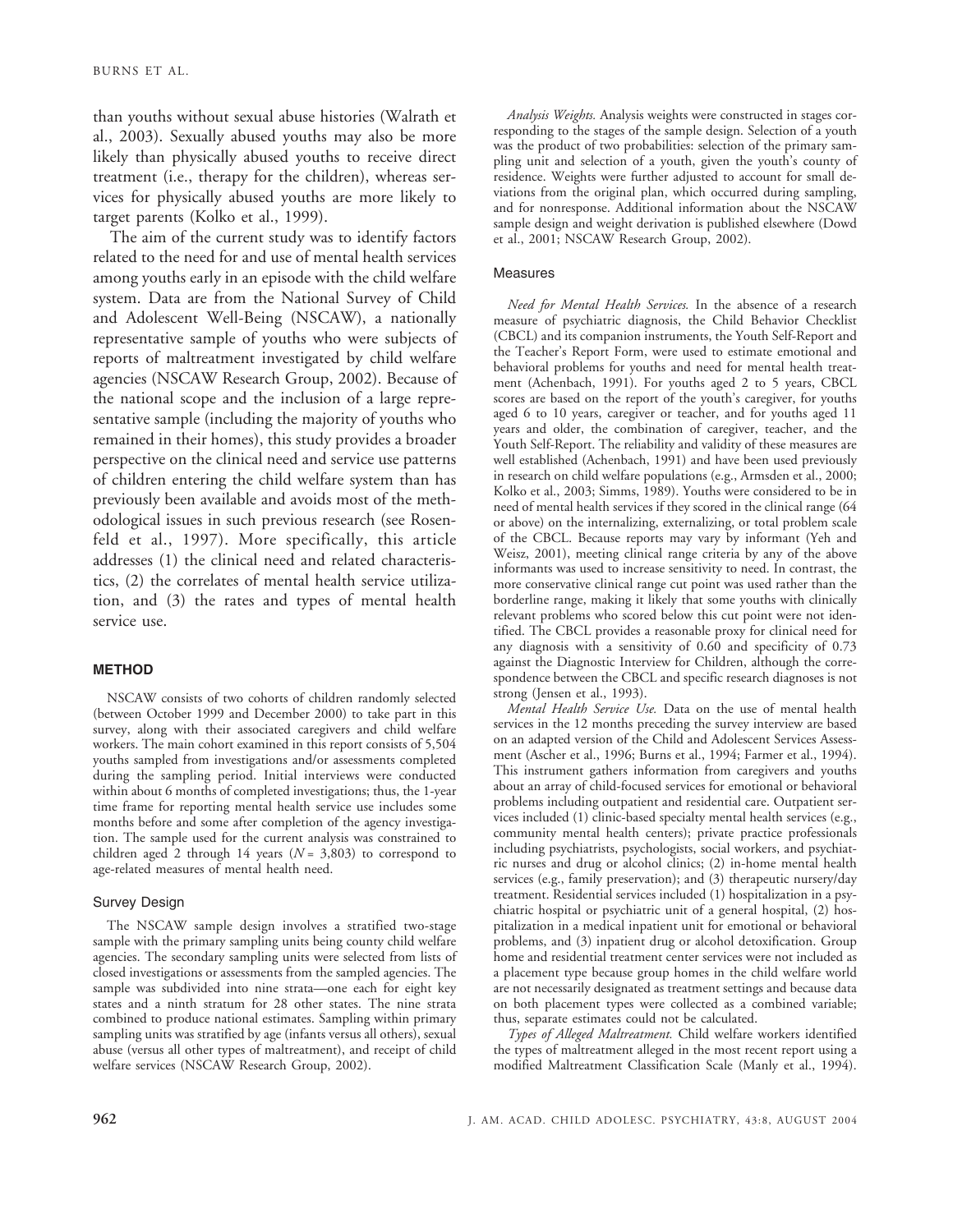For these analyses, categories were collapsed into four commonly used groups: physical, sexual, and emotional abuse and neglect.

*Types of Placement.* Youths were categorized as being in one of four possible living situations at the time of the investigation: (1) with their permanent primary caregiver, typically a parent; (2) nonrelative foster care; (3) kinship foster care; or (4) group home/residential treatment center. Although youths might have been in more than one type of placement between the beginning of the investigation and the time that they took part in the survey, the residence at the time of the survey was used for these analyses.

*Child Welfare Worker Risk Assessment.* Child welfare workers identified family risk factors based on the information/knowledge available to them at the time of the case investigation but not based on a standardized measure. Risk factors included parent drug or alcohol abuse, parent severe mental illness, parent intellectual/cognitive impairment, parent physical impairment, impaired parenting skills (e.g., inappropriate or excessive discipline), monetary problems, and domestic violence.

## Data Analysis

The Pearson  $\chi^2$  statistic was used for bivariate analyses of categorical data. To account for the complex survey design,  $\chi^2$  statistics were turned into an *F* statistic with noninteger degrees of freedom using a second-order Rao and Scott correction (StataCorp, 1999). Continuous data were tested with *t* tests after adjusting for survey design. To control for multiple comparisons, α was established at *p* < .01. Service use was modeled using logistic regression analyses of variables associated with service use. Candidate variables for modeling included all variables associated with service use at  $p < .10$  as determined by bivariate analyses. Demographic variables were included in all models. Because of multiple informants, slight variation in measures of clinical need, and differences in the nature of available services, separate models were estimated by age group.

#### Missing Data

*Risk Assessment.* Data on parental risk factors were missing for 10% to 15% of the items. Rates of missing data, however, did not differ significantly based on CBCL score, gender, race/ethnicity, age, or mental health service use but were significantly greater among youths in out-of-home placements  $(F_{1,92} = 28.5, p < .01)$ . Results were unaffected by inclusion of subjects with missing risk assessment data, whether coded positive or negative.

*Type of Alleged Maltreatment.* Data on types of alleged maltreatment were missing for 6.1% of youths. Rates of missing alleged maltreatment data did not differ significantly by CBCL score, placement, age, race/ethnicity, or use of mental health services but did differ between males and females; data were missing for 6.9% of females compared with 2.9% of males.

# **RESULTS**

#### Sample Demographics

Thirty percent of the sample included in these analyses fell into the preschool group (2–5 years), 42% in

the school-age group (6–10 years), and 28% in the adolescent group (11–14 years). Approximately half were white (47.6%), almost one third were African American (28%), and the remainder were Hispanic (17.5%) or other racial/ethnic groups (7%). Males and females were equally represented. The majority of youths (89.7%) were living at home with their permanent primary caregiver; the remainder were split among nonrelative foster care and kin care, with a very small percentage (1.3%) in a group home (Table 1).

The most prevalent reason for youths coming to the attention of child welfare was alleged neglect (63.6%). A substantial proportion of youths were also subjects of reports of physical abuse (36.2%); alleged sexual abuse (13.3%) and emotional abuse (12.0%) occurred at much lower rates. Some variation in the type of alleged maltreatment was observed across age groups (not shown in tables), i.e., lower rates of physical abuse among 2- to 5-year-olds (30%) than the other two age groups, and a higher rate of emotional abuse among school-age (15%) and adolescent youths (12%) than preschoolers. Previous reports of maltreatment were characteristic of just more than half of the sample.

Rates of family risk factors ranged from 10.0% to 32.5%, with impaired parenting being the most common. Nearly two thirds (61%) of youths were subject to at least one of these risk factors.

## Mental Health Need

Almost half (47.9%) of all youths scored in the clinical range on the CBCL. In the bivariate analysis, these youths were distinguished by (1) age (e.g., higher need among adolescents [65.7%] and lower [32.3%] among preschoolers), (2) placement in nonrelative foster care  $(63.1\%)$  or a group home  $(88.6\%)$ ,  $(3)$  lower prevalence of need among youths reported for neglect (44.5%), and (4) higher for child welfare worker reports of impaired parenting skills (57.3%).

## Correlates of Mental Health Service Use

A key factor distinguishing youths who did or did not receive mental health services was the level of clinical need (not shown). Mean CBCL scores were significantly higher for service users, i.e., total problem scale (mean 66.8, SE = 0.68 versus mean 57.5, SE = 0.56), internalizing scale (mean  $63.5$ ,  $SE = 79$  versus mean 55.5,  $SE = 45$ ), and externalizing scale (mean 66.4,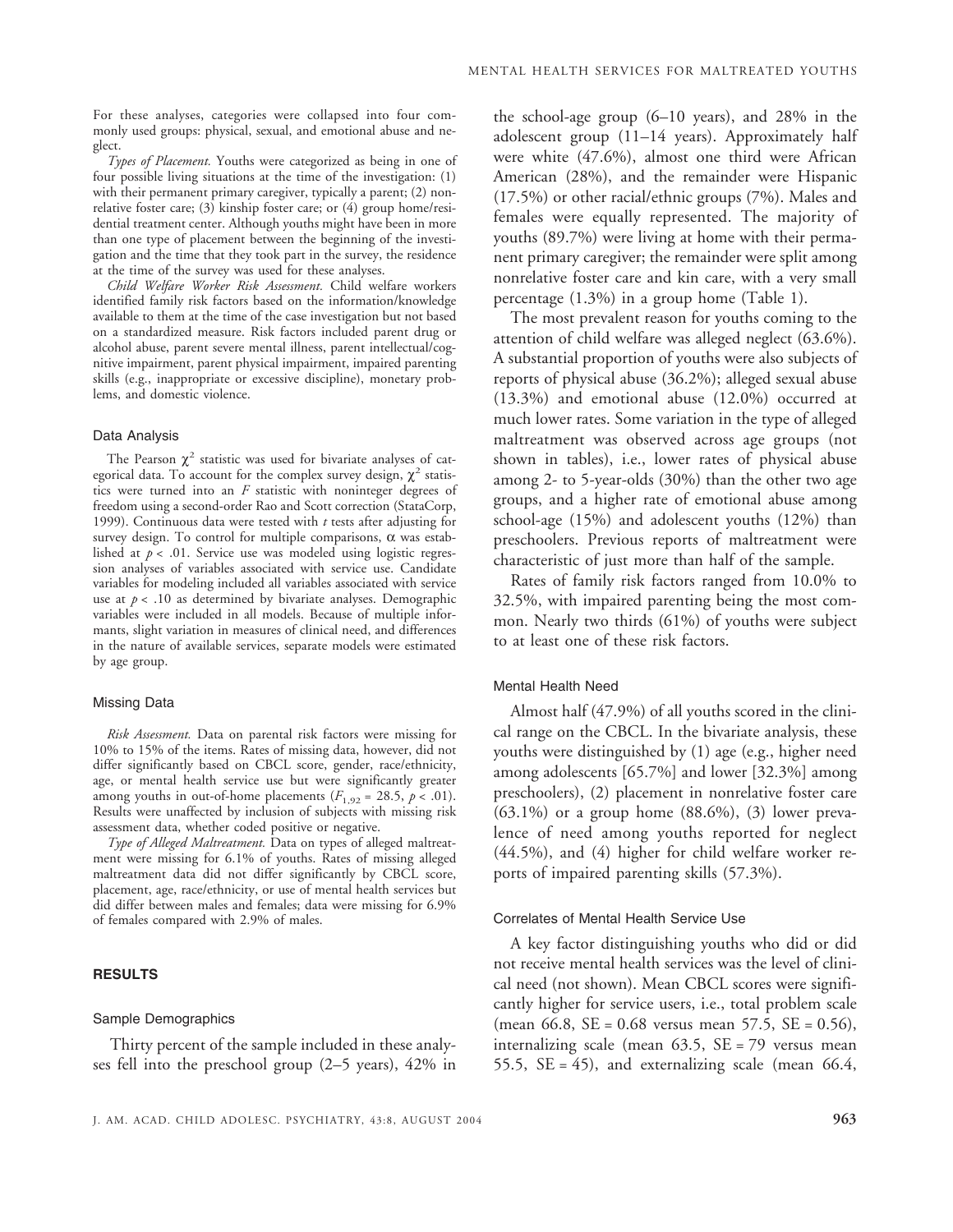# **TABLE 1**

Sample Characteristics, Clinical Range Designation, and Mental Health Service Use of Youths Aged 2–14 Years Who Were Subjects of Investigated Reports of Maltreatment

|                                           |                                                              |                                                     | Clinical Range CBCL                                | Mental Heath Service Use                          |                                                    |
|-------------------------------------------|--------------------------------------------------------------|-----------------------------------------------------|----------------------------------------------------|---------------------------------------------------|----------------------------------------------------|
| Child and Family<br>Characteristics       | Total Sample<br>$(N = 3,803;$<br>Weighted % or<br>Mean [SE]) | Yes<br>$(n = 1,902;$<br>Weighted % or<br>Mean [SE]) | No<br>$(n = 1,901;$<br>Weighted % or<br>Mean [SE]) | Yes<br>$(n = 859;$<br>Weighted % or<br>Mean [SE]) | No<br>$(n = 2,939;$<br>Weighted % or<br>Mean [SE]) |
| Total                                     | 100.0                                                        | 47.9                                                | 52.1                                               | 15.8                                              | 84.2                                               |
| Demographic characteristics               |                                                              |                                                     |                                                    |                                                   |                                                    |
| Age group (yr)                            |                                                              |                                                     |                                                    |                                                   |                                                    |
| $2 - 5$                                   | 29.6                                                         | 32.3                                                | $67.7***$                                          | 6.6                                               | 93.4**                                             |
| $6 - 10$                                  | 41.9                                                         | 46.8                                                | 53.2                                               | 15.5                                              | 84.5                                               |
| $11 - 14$                                 | 28.6                                                         | 65.7                                                | $34.3***$                                          | 25.9                                              | $74.2**$                                           |
| Race/ethnicity                            |                                                              |                                                     |                                                    |                                                   |                                                    |
| African American                          | 28.0                                                         | 45.2                                                | 54.8                                               | 11.9                                              | $88.1^{\circ}$                                     |
| White                                     | 47.6                                                         | 50.1                                                | 49.9                                               | 18.6                                              | $81.4^{\circ}$                                     |
| Hispanic                                  | 17.5                                                         | 47.4                                                | 52.6                                               | 15.0                                              | 85.0                                               |
| Other                                     | 7.0                                                          | 45.6                                                | 54.4                                               | 14.7                                              | 85.3                                               |
| Gender                                    |                                                              |                                                     |                                                    |                                                   |                                                    |
| Female                                    | 50.3                                                         | 48.4                                                | 51.6                                               | 15.7                                              | 84.4                                               |
| Male                                      | 49.7                                                         | 47.3                                                | 52.7                                               | 15.9                                              | 84.1                                               |
| Current placement                         |                                                              |                                                     |                                                    |                                                   |                                                    |
| Home                                      | 89.7                                                         | 47.0                                                | $53.0^a$                                           | 13.9                                              | 86.0**                                             |
| Nonrelative foster care                   | 4.0                                                          | 63.1                                                | $36.9**$                                           | 28.4                                              | $71.6*$                                            |
| Kinship foster care                       | 4.5                                                          | 39.3                                                | 60.7                                               | 26.1                                              | $73.8*$                                            |
| Group home/residential treatment center   | 1.3                                                          | 88.6                                                | $11.5***$                                          | 59.9                                              | $40.1*$                                            |
| Other                                     | 0.6                                                          | 49.4                                                | 50.7                                               | 44.3                                              | 55.6                                               |
| Maltreatment type $(N = 3, 517)$          |                                                              |                                                     |                                                    |                                                   |                                                    |
| Physical abuse                            | 36.2                                                         | 52.2                                                | $47.8^{a}$                                         | 19.4                                              | $80.6^a$                                           |
| Sexual abuse                              | 55.1                                                         | 44.9                                                | 18.8                                               | 81.2                                              |                                                    |
| Emotional abuse                           | 12.0                                                         | 44.4                                                | 55.6                                               | 24.0                                              | $76.0^a$                                           |
| Neglect                                   | 63.6                                                         | 44.5                                                | $55.5*$                                            | 13.3                                              | 86.7*                                              |
| Mean maltreatment types (SE)              | 1.2(0.2)                                                     | 1.2(0.02)                                           | 1.2(0.02)                                          | 1.2(0.02)                                         | 1.3(0.05)                                          |
| Previous report of maltreatment           | 53.0                                                         | 55.2                                                | 50.5                                               | 16.5                                              | 83.5                                               |
| Parental risk factors                     |                                                              |                                                     |                                                    |                                                   |                                                    |
| Substance abuse $(N = 3,243)$             | 10.7                                                         | 51.7                                                | 48.3                                               | 16.1                                              | 83.9                                               |
| Severe mental illness ( $N = 3,316$ )     | 14.6                                                         | 55.9                                                | 44.1 <sup>a</sup>                                  | 25.7                                              | $74.3***$                                          |
| Cognitive impairment $(N = 3,373)$        | 6.4                                                          | 61.5                                                | $38.5^{a}$                                         | 20.6                                              | 79.4                                               |
| Physical impairment ( $N = 3,406$ )       | 5.8                                                          | 59.0                                                | 41.0                                               | 21.9                                              | $78.1^{\circ}$                                     |
| Impaired parenting skills ( $N = 3,322$ ) | 32.5                                                         | 57.3                                                | $42.8***$                                          | 19.9                                              | $80.1***$                                          |
| Monetary problems $(N = 3,394)$           | 23.1                                                         | 48.0                                                | 52.0                                               | 18.7                                              | $81.3^a$                                           |
| Domestic violence $(N = 3,338)$           | 12.5                                                         | 40.1                                                | 59.9                                               | 18.9                                              | 81.1                                               |
| Any risk factor                           | 60.7                                                         | 50.9                                                | 49.1                                               | 17.7                                              | $82.3^{\circ}$                                     |
| Mean risk factors (SE)                    | 1.0(0.05)                                                    | 1.1(07)                                             | 1.0(0.06)                                          | 1.4(.11)                                          | $1.0$ $(.05)$ **                                   |

*Note:* CBCL = Child Behavior Checklist.

Distributions may fail to add to 100% due to weighting; "trend (.01 <  $p$  < .10);  $^*p \ge 0.01$ ;  $^{**}p \le 0.001$ .

 $SE = 73$  versus mean 57.6,  $SE = 55$ ), indicating high clinical need for this group. Nonetheless, the means for nonusing youths were still indicative of relatively problematic youths across the scales. Otherwise, with the exceptions that youths who received mental health care were significantly more likely to have a parent identified with severe mental illness and to have been exposed to more parental risk factors, the factors differentiating youths who received mental health services largely reflect the factors that distinguished youths with clinical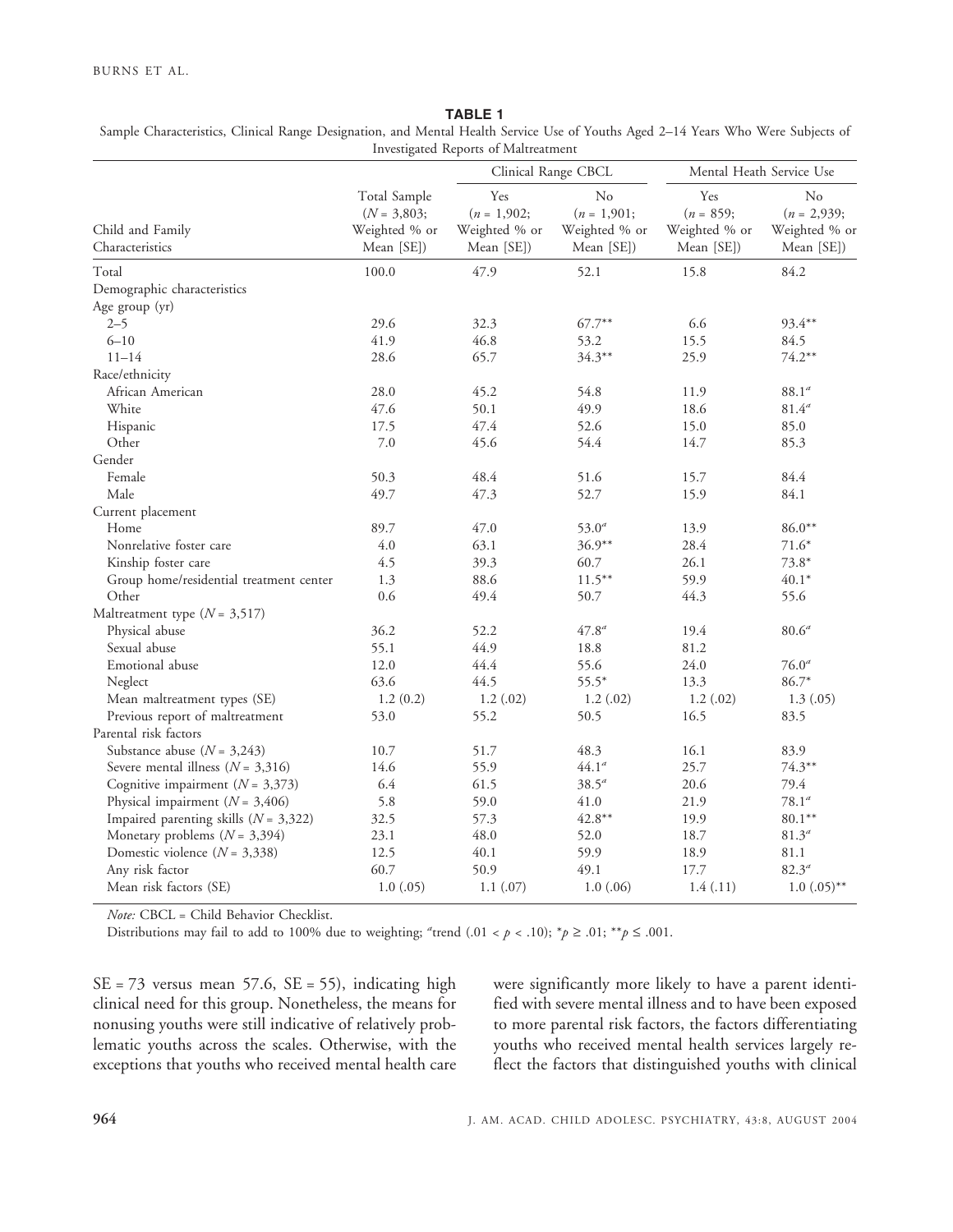need versus youths not in the clinical range, i.e., older age, out-of-home placement, type of maltreatment (other than neglect), and exposure to impaired parenting skills.

Factors associated with service use in bivariate analyses were modeled in separate logistic models for each of the three age groups (Table 2). Controlling for other factors (e.g., demographics, placement, maltreatment type, and parental risk factors), youths scoring in the clinical range on the CBCL were 2.5 to 3.6 times more likely to receive mental health services. Sexually abused preschool children were approximately four times more likely (odds ratio [OR] 3.7) to receive mental health services than children of similar age who had experienced neglect. African-American children of school age were less likely to receive mental health services than white youths in this age group. School-age children and adolescents who remained in their homes (versus youths placed out of home) were significantly less likely to have received services, even when clinical need was controlled for (ages 6–10: OR 0.4; ages 11–14: OR 0.4). For adolescents, child welfare worker recognition of a parent with severe mental illness also increased the likelihood that youths had received mental health services (OR 2.4).

#### Rates and Types of Mental Health Service Use

In the sample of all youths who were subjects of child welfare investigations, nearly one half exhibited clinical need. Of the full sample, only 15.8% of received any mental health specialty services in the 12 months preceding the NSCAW survey (Fig. 1). Among youths with strong evidence of clinical need, only one fourth (11.7%) had received any care. In contrast, a very small proportion (4.1%) of youths who were not in the clinical range received any mental health services; they may have been close to the cutoff or exhibited a few severe problem behaviors. The remaining 84% received no mental health services.

As observed in Figure 2, psychiatric hospitalization was the least common service used (3.1%); outpatient services constituted the modal type of care (15.1%), and most hospitalized youths used outpatient care as well. Most of the outpatient care occurred in clinics or

**TABLE 2**

Multivariable Logistic Regression Models of Mental Health Service Use in the Past Year by Youths Aged 2–14 Years Who Were Subjects

| of Investigated Reports of Maltreatment ( $N = 3,211$ ) |                              |              |                                 |             |                                |             |  |  |  |  |
|---------------------------------------------------------|------------------------------|--------------|---------------------------------|-------------|--------------------------------|-------------|--|--|--|--|
| Selected<br>Variables                                   | 2-5 Years Old<br>$(N = 970)$ |              | 6-10 Years Old<br>$(N = 1,274)$ |             | 11-14 Years Old<br>$(N = 971)$ |             |  |  |  |  |
|                                                         | OR.                          | 95% CI       | OR.                             | 95% CI      | OR.                            | 95% CI      |  |  |  |  |
| Demographic characteristics                             |                              |              |                                 |             |                                |             |  |  |  |  |
| Child age (continuous)                                  | 1.3                          | $0.9 - 1.7$  | 1.0                             | $0.9 - 1.2$ | 0.9                            | $0.8 - 1.2$ |  |  |  |  |
| African American (vs. white)                            | 0.5                          | $0.2 - 1.2$  | $0.4*$                          | $0.2 - 0.8$ | 0.7                            | $0.3 - 1.4$ |  |  |  |  |
| Hispanic (vs. white)                                    | 0.8                          | $0.3 - 2.3$  | 0.6                             | $0.2 - 1.8$ | 1.4                            | $0.7 - 2.9$ |  |  |  |  |
| Other (vs. white)                                       | 3.0                          | $0.8 - 10.9$ | 0.3                             | $0.1 - 0.8$ | 1.0                            | $0.2 - 4.1$ |  |  |  |  |
| Male (vs. female)                                       | 1.9                          | $0.9 - 4.3$  | 0.8                             | $0.5 - 1.4$ | 1.2                            | $0.7 - 2.1$ |  |  |  |  |
| Clinical range CBCL                                     |                              |              |                                 |             |                                |             |  |  |  |  |
| $(264 \text{ vs. } 64)$                                 | $3.5*$                       | $1.3 - 9.5$  | $2.9***$                        | $1.6 - 5.2$ | $2.7*$                         | $1.5 - 5.1$ |  |  |  |  |
| Placement                                               |                              |              |                                 |             |                                |             |  |  |  |  |
| Home (vs. out of home)                                  | 0.6                          | $0.3 - 1.5$  | $0.4***$                        | $0.2 - 0.6$ | $0.4*$                         | $0.2 - 0.7$ |  |  |  |  |
| Maltreatment type                                       |                              |              |                                 |             |                                |             |  |  |  |  |
| Physical abuse (vs. neglect)                            | 0.8                          | $0.3 - 2.0$  | 1.6                             | $0.9 - 2.6$ | 1.7                            | $0.8 - 3.5$ |  |  |  |  |
| Sexual abuse (vs. neglect)                              | $3.7*$                       | $1.6 - 8.6$  | 0.8                             | $0.4 - 1.8$ | 1.4                            | $0.7 - 3.1$ |  |  |  |  |
| Emotional abuse (vs. neglect)                           | 3.2                          | $1.1 - 9.4$  | 1.7                             | $0.8 - 3.5$ | 1.2                            | $0.5 - 3.0$ |  |  |  |  |
| Parental Risk Factors                                   |                              |              |                                 |             |                                |             |  |  |  |  |
| Parent severe mental illness                            | 2.0                          | $0.5 - 8.6$  | 1.6                             | $0.8 - 3.0$ | $2.4*$                         | $1.3 - 4.3$ |  |  |  |  |
| Impaired parenting skills                               | 0.6                          | $0.3 - 1.5$  | 0.8                             | $0.4 - 1.5$ | 1.3                            | $0.6 - 2.6$ |  |  |  |  |
| Parent physical impairment                              | 2.8                          | $0.9 - 8.5$  | 0.7                             | $0.3 - 1.9$ | 0.8                            | $0.4 - 1.9$ |  |  |  |  |
| Monetary problems                                       | 1.2                          | $0.5 - 2.8$  | 1.4                             | $0.7 - 2.9$ | 1.3                            | $0.7 - 2.2$ |  |  |  |  |

*Note:* OR = odds ratio; CI = confidence interval.

\**p* ≤ .01; \*\**p* ≤ .001.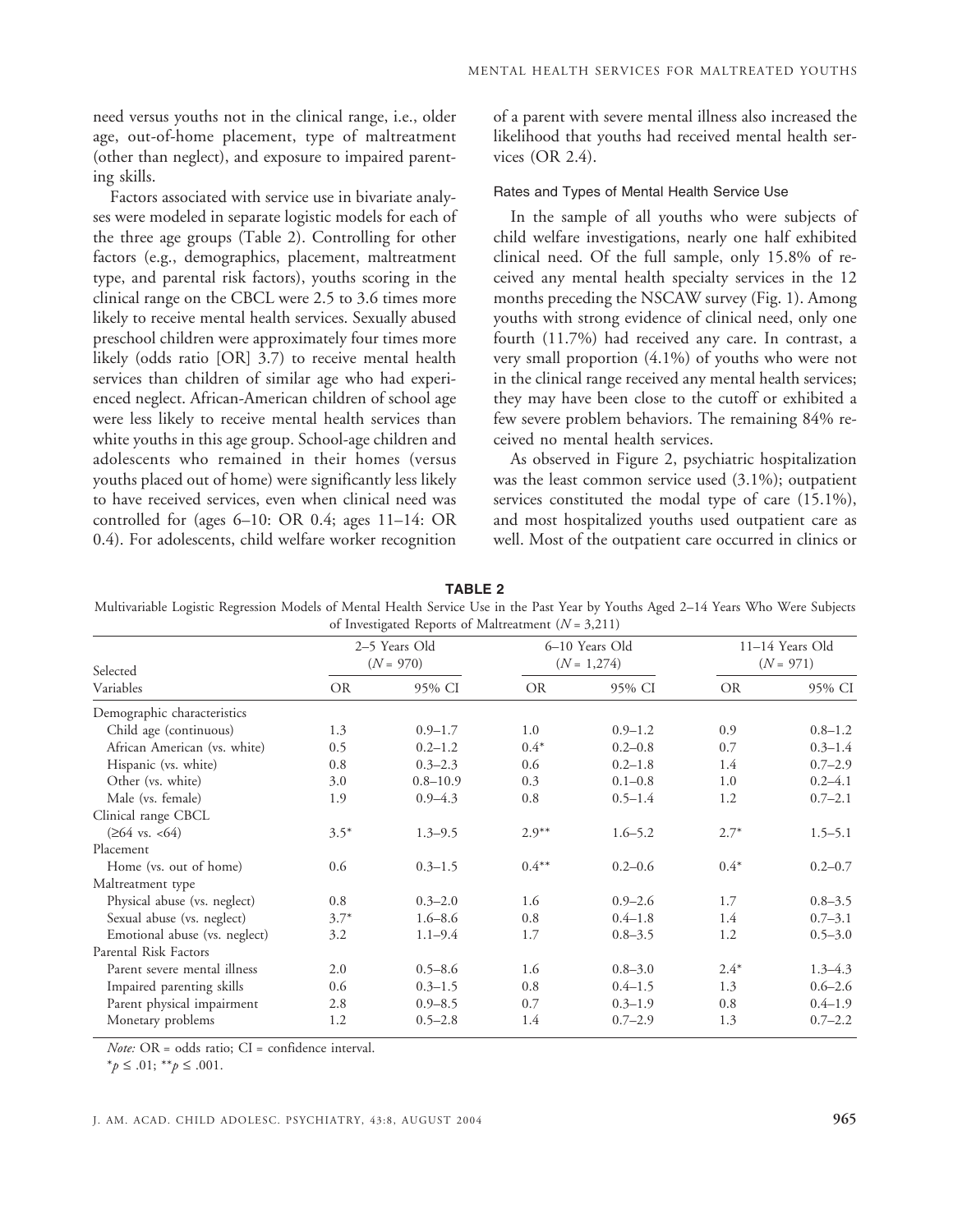

# **CBCL Score in Clinical Range**

Fig. 1 Use of mental health services in the past year by clinical range Child Behavior Checklist score.

office-based settings; still, approximately one fourth of youths who used outpatient care received those services at home. Across all service types, rates of service use were significantly higher among youths with greater clinical need. For example, in-home counseling was provided to youths in the clinical range at a rate eight times higher than to youths in the nonclinical range. Similarly, the rate of hospitalization was five times higher in the clinical need group (5.1% versus 1.0%), which by national standards (i.e., between two and three tenths of a percent [Ringel and Sturm, 2001]) is very high for both groups.

## **DISCUSSION**

The NSCAW has provided the first national estimates of mental health need and service use in the child welfare population. These NSCAW findings about clinical need and the gap between need and mental health service use can be extrapolated to national reporting data on maltreatment. In 2000, child welfare agencies across the country investigated allegations of maltreatment involving an estimated 1.7 million children (U.S. DHHS, 2002). Applying the population estimates obtained in this survey, approximately 814,300 of these children had a substantial need for

mental health services, but only about 192,175 were receiving these critical services. This leaves a minimum of 622,125 children with unmet mental health needs.

In this NSCAW analysis, our estimates indicated that easily one half of the youths who come to the attention of the child welfare system have manifest emotional and/or behavioral problems. This estimate might have been even higher if it also had included all children who had a clinical score on a CBCL narrow band scale. In contrast to the wide range of estimates (25%–80%) previously reported for smaller samples and variation in the criterion for need (see Landsverk et al., 2002), this estimate may also provide a reliable benchmark for the field. When need is examined by specific child or parent characteristics, variation is observed ranging from 32.3% of very young children to 88.6% of youths in residential care—potentially also offering some explanation for the variation in rates in previous studies.

By and large, the major findings presented above are consistent with the existing literature on mental health need and mental health service use by maltreated youths (cited in the introductory text). That this national study would generally confirm previous research is reassuring. This does, however, pose a question of what can be learned from the data presented. A major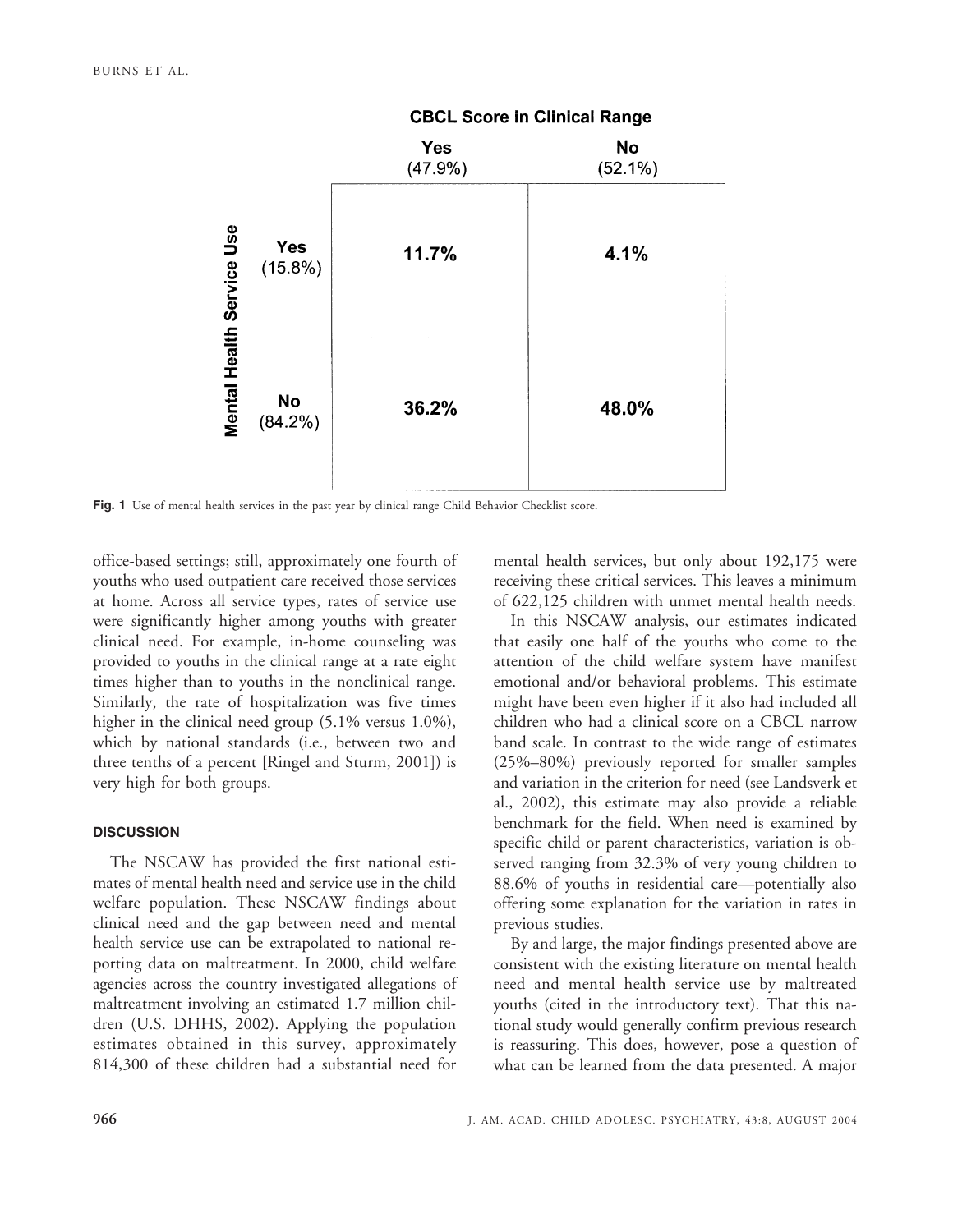

**Fig. 2** Type of mental health services used in the previous year by youths aged 2–14 years who were subjects of reports of maltreatment.

contribution of these data is documentation of the magnitude of the problem, i.e., the failure of human service sectors in the United States to obtain the services needed by these very high risk youths. These data also highlight the largest sources of the gaps between need and service use. First among these gaps is the low level of service use for the 90% of youths who reside at home, especially when this was not the first report of maltreatment for more than half the population. Will their next appearance in the child welfare system result in a placement? Second, a special concern is raised for neglected youths who represent more than three fifths of the population but a meager 13% of those seen in the mental health system. Third, the finding that very young children are so unlikely to receive care (i.e., one third in need and 7% received services) identifies another target group for increased attention.

Such findings beg for clear identification of the barriers to receiving mental health care, a complex and multidetermined problem but most likely a function of inadequate resources, including a complex maze even to obtain funding for services (see Leslie et al., 2003), and that most child welfare resources are expended on out-of-home placements (Barth et al., 1994). Alternatively, overworked child welfare employees have little

or no time to assess need and make referrals, especially in the investigative phase of involvement with child welfare when the priority is child protection. Whether these workers even perceive their role as identifying mental health problems or, if so, whether this goes beyond suggesting voluntary services when maltreatment is not substantiated is not known. Also, the failure to provide child welfare staff with sufficient mental health training to develop adequate case identification skills is a likely contributing factor (Hurlburt et al., unpublished, 2004). Addressing the preceding array of issues may contribute to increased use of mental health services for youths who may not have to move deeper into the child welfare system for placement.

Looking toward the mental health system, questions about its receptivity and ability to treat these youths represents another potential barrier. Several recent studies of maltreated youths have demonstrated that little benefit is derived from usual community treatment (Kolko et al., 2003). The extent to which child mental health professionals are prepared to provide evidence-based interventions for maltreatment is virtually unknown, although efforts by the National Child Traumatic Stress Network (www.nctsnet.org), supported by the Substance Abuse and Mental Health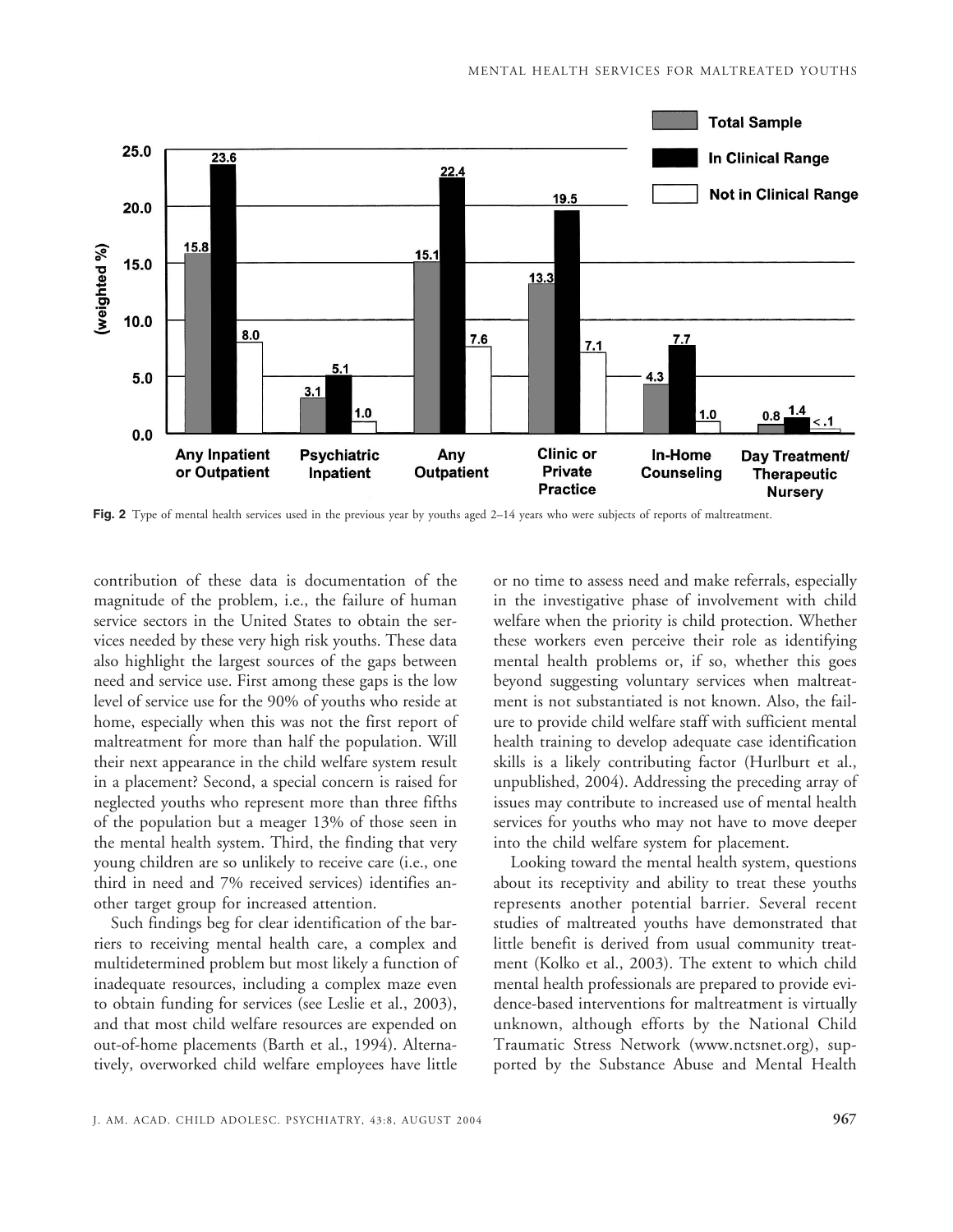Services Administration, may begin to close the gap in clinicians' knowledge and skills and begin to have an impact on the kind of care provided. A shortage of well-trained mental health professionals, especially child and adolescent psychiatrists, compound the problem of access to diagnostic assessment, medication evaluation, and multidisciplinary team coordination.

A further systemic barrier to the receipt of appropriate and effective services by these youths is not exclusively an issue of child-focused treatment. The data suggest multiple types of clinical needs that require a range of approaches, not child treatment alone. Parental substance abuse and mental illness suggest intervention in the adult mental health system. Effective parenting skills may be increased with parent-focused interventions provided through the child welfare system (Brunk et al., 1987; Chaffin et al., 2004). For youths with severe disruptive behavior disorders, parent-focused interventions in the child mental health system may be more beneficial than child therapy (see Burns et al., 1999). These examples point to a need for multisystem interventions and coordination of services by child welfare—a further demand on time and expertise—as well as cooperation between the child and adult mental health service systems.

## Limitations

Study limitations are tied to measurement issues. Data used in this study were obtained from multiple informants with variable knowledge about a child's history, including whether the child had received mental health services. For approximately 11%, the informant was not the child's parent but a foster parent or, in a small percentage, staff in a group home. For the small percentage of youths who were out of home, underreporting may have occurred because the respondent may not have had contact with or access to information about the child for a full year. Second, the reliability and validity of child welfare worker reports of family risk factors used in these analyses have not been established, and the correspondence between measures of parent self-report (e.g., addiction, parenting style) and child welfare worker assessment have not been examined. Third, the inclusion of a measure of functional status might have been useful to further confirm clinical need. This was not done here because of major variation in concepts in the measurement approaches

used for different age groups. Fourth, the extent to which child welfare, versus other human service sectors, acts as the gateway (or referral source) into mental health services was not examined here but will be explored in future waves of NSCAW. Fifth, the use of parents to report about their child's behavior could contribute to underreporting. For several reasons, this is not likely to be true in the extant study because (1) the child welfare investigation was closed and the decision made about the child's outcome determined before the study was conducted, (2) confidentiality of data was ensured, and (3) no difference between abusive versus nonabusive mothers' reports of child behavioral problems was found in a recent study (Baumann and Kolko, 2002).

# Clinical Implications

This study found a substantial rate of need for mental health treatment among youths who were the subjects of investigations of maltreatment. Despite an estimate that one half of the population had clinically significant emotional or behavioral problems, only one fourth of this group (or one sixth of the study population older than age 2) received any mental health care during the year before the study interview. The gap between need for and receipt of services is significant. Although this gap parallels a similar proportion of unmet need (60%–80%) for the general population of U.S. children (Ringel and Sturm, 2001), the magnitude is much greater due to an estimated prevalence that is 2.5 times greater in the child welfare population.

The multiple insults of maltreatment, family risk factors, frequent placement changes for many youths, and severe emotional and behavioral problems underscore a critical need for clinical attention to this special population. Although the finding that clinical need drives mental health service use (i.e., youths who receive care are those who truly need it), the great majority of youths with documented need receive no care and thus constitute a truly missed opportunity. The data presented underscore the necessity to implement fully the existing policies about screening, evaluation, and referral. Assessment of mental health need and access to mental health professionals for evaluation and treatment should be a priority for youths early in their exposure to the child welfare system; universal screening is clearly indicated (see American Acad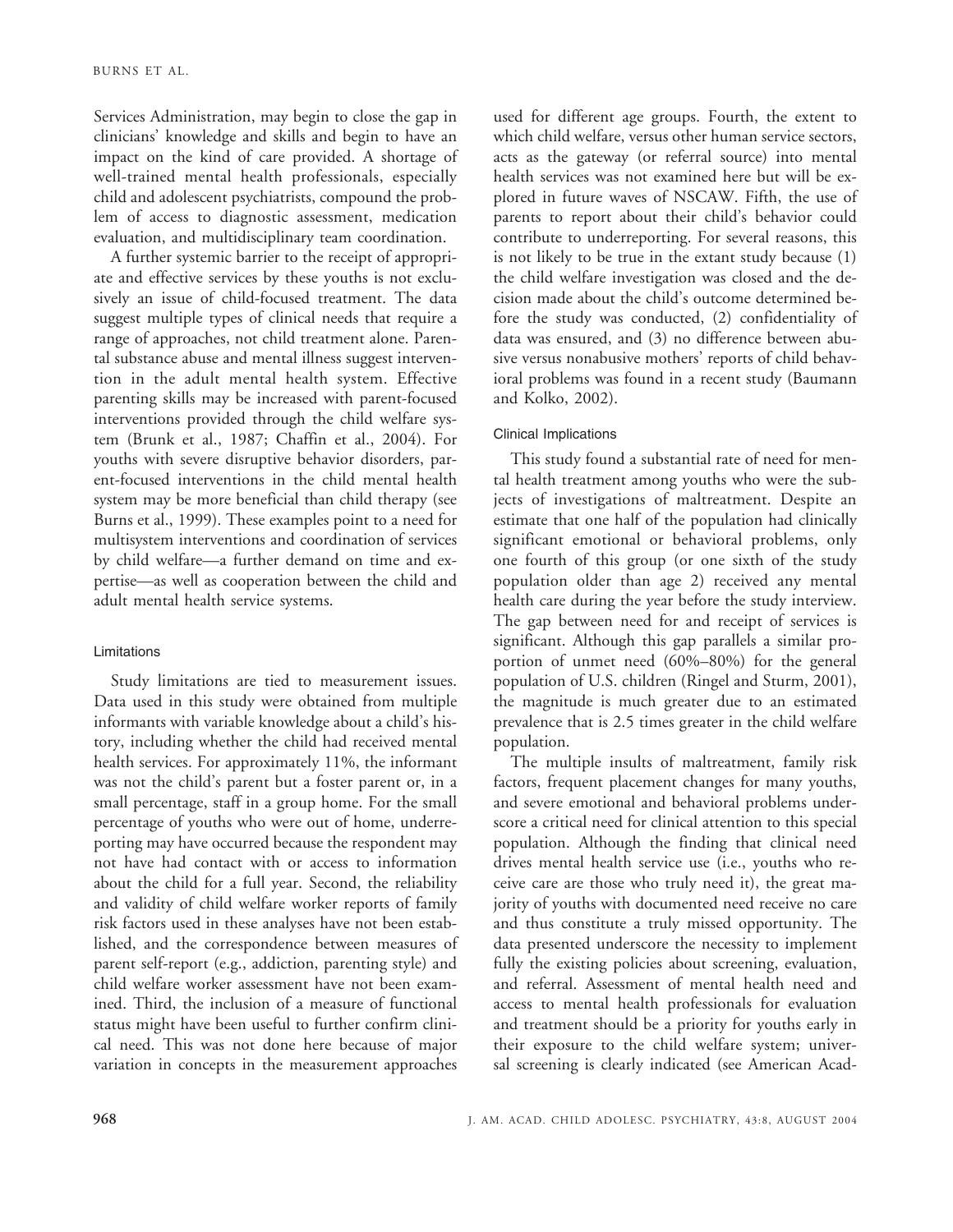emy of Child and Adolescent Psychiatry and Child Welfare League of America, 2002; American Academy of Pediatrics, 2002; National Academy of Sciences, 1993). Beyond increasing access to services, the provision of high-quality mental health treatment, and preferably evidence-based care, is warranted to prevent the poor outcomes documented historically for these youths.

Guidelines prepared for the U.S. Department of Justice on the treatment of physically and sexually abused (but not neglected) youths actually delineate evidencebased psychosocial interventions (Saunders et al., 2003). Although evidence of treating child neglect is not as well developed in controlled trials, it is emerging, and there is general agreement on principles and strategies (Chaffin et al., 2004; DePanfilis, 1999). Disseminating interventions with a strong evidence base represents a key leadership agenda for the child mental health community for both initial training of clinicians and continuing medical education for experienced clinicians.

At an organizational level, strong linkages between child welfare and mental health have been encouraged historically (Knitzer and Yelton, 1990) to facilitate identification, evaluation, and treatment. Barriers to collaborative relationships between child welfare and mental health systems require policy and organizational solutions and understanding about how to bring these two types of organizations and cultures together. Active involvement and leadership by child clinicians in the public sector are a special interest, especially because 20% of youths seeking care from public mental health settings present with abuse or neglect (U.S. DHHS, 1997). System-level linkages require quality review to ensure appropriate referrals, application of evidencebased clinical care, and retraining of mental health specialists (e.g., Cohen and Mannarino, 1998; Deblinger et al., 1996; Kolko, 1996; Kolko and Swenson, 2002; Putnam, 2003; Saunders et al., 2003). Integrated models of care (e.g., locating mental health professionals in child welfare agencies or multiservice child agencies) could influence access to treatment.

In conclusion, the need for serious attention to the mental health needs of these youths is apparent and the potential to intervene effectively is within reach. This can become a reality when a true partnership is established between the child mental health and child welfare service systems.

#### **REFERENCES**

- Achenbach TM (1991), *Integrative Guide for the 1991 CBCL/4-18, YSR, and TRF Profiles*. Burlington: University of Vermont, Department of Psychiatry
- American Academy of Child and Adolescent Psychiatry and Child Welfare League of America (2002), AACAP/CWLA Policy Statement on Mental Health and Substance Use Screening and Assessment of Children in Foster Care (available at *http://www.aacap.org*)
- American Academy of Pediatrics (2002), Health care of young children in foster care. *Pediatrics* 109:536–541
- Armsden G, Pecora PJ, Payne VA, Szatkiewicz JP (2000), Children placed in long-term foster care: an intake profile using the Child Behavior Checklist/4-19*. J Emot Behav Disord* 8:49–64
- Ascher BH, Farmer EMZ, Burns BJ, Angold A (1996), The Child and Adolescent Services Assessment (CASA): description and psychometrics*. J Emot Behav Disord* 4:12–20
- Attala JM, Bauza K, Pratt H, Vieira D (1995), Integrative review of effects on children of witnessing domestic violence: issues. *Compr Pediatr Nurs* 18:163–172
- Barth R, Berrick JD, Gilbert N (1994), *Child Welfare Research Review: Volume 1*. New York: Columbia University Press
- Baumann BL, Kolko DJ (2002), A comparison of abusive and nonabusive mothers of abused children. *Child Maltreat* 7:369–376
- Blumberg E, Landsverk J, Ellis-McLeod E, Granger W, Culver S (1996), Use of the public mental health system by children in foster care: client characteristics and service use patterns. *J Ment Health Admin* 23:389– 405
- Brooks-Gunn J, Duncan GJ (1997), The effects of poverty on children. *Future Child* 7:55–71
- Brunk M, Henggeler SW, Whelan JP (1987), A comparison of multisystemic therapy and parent training in the brief treatment of child abuse and neglect. *J Consult Clin Psychol* 55:311–318
- Burns BJ, Angold A, Magruder-Habib K, Costello EJ, Patrick MKS (1994), The Child and Adolescent Services Assessment (CASA), Parent Interview and Child Interview, Durham, NC: Developmental Epidemiology Program, Department of Psychiatry, Duke University Medical Center
- Burns BJ, Hoagwood K, Mrazek PJ (1999), Effective treatment for mental disorders in children and adolescents. *Clin Child Fam Psychol Rev* 2:199–254
- Chaffin M, Silovsky J, Funderburk B et al. (2004), Parent-child interaction therapy with physically abusive parents: efficacy for reducing future abuse reports. *J Consult Clin Psychol* 72:500–510
- Cicchetti D, Lynch M (1993), Toward an ecological/transactional model of community violence and child maltreatment: consequences for children's development. *Psychiatry* 56:96–118
- Cohen JA, Mannarino AP (1998), Factors that mediate treatment outcome of sexually abused preschool children: six- and 12-month follow-up. *J Am Acad Child Adolesc Psychiatry* 37:44–51
- Conger RD, Conger KJ, Elder GH (1997), Family economic hardship and adolescent adjustment: mediating and moderating processes. In: *Consequences of Growing Up Poor,* Duncan GJ, Brooks-Gunn J, eds. New York: Russell Sage Foundation, pp 288–310
- Costello EJ, Angold A, Burns BJ, Stangl DK, Tweed DL, Erkanli A (1996), The Great Smoky Mountains Study of Youth: goals, designs, methods, and prevalence of *DSM-III*-R disorders*. Arch Gen Psychiatry* 53:1129– 1136
- Davis KE (1988), Interpersonal violence: the children as victims: issues. *Compr Pediatr Nurs* 11:291–302
- Deblinger E, Lippmann J, Steer R (1996), Sexually abused children suffering posttraumatic stress symptoms: initial treatment outcome findings. *Child Maltreat* 1:310–321
- DePanfilis D (1999), Intervening with families when children are neglected. In: *Neglected Children: Research, Practice, and Policy*, Dubowitz H, ed. Thousand Oaks, CA: Sage, pp 211–236
- dosReis S, Zito JM, Safer DJ, Soeken KL (2001), Mental health services for youths in foster care and disabled youths. *Am J Public Health* 91:1094– 1099